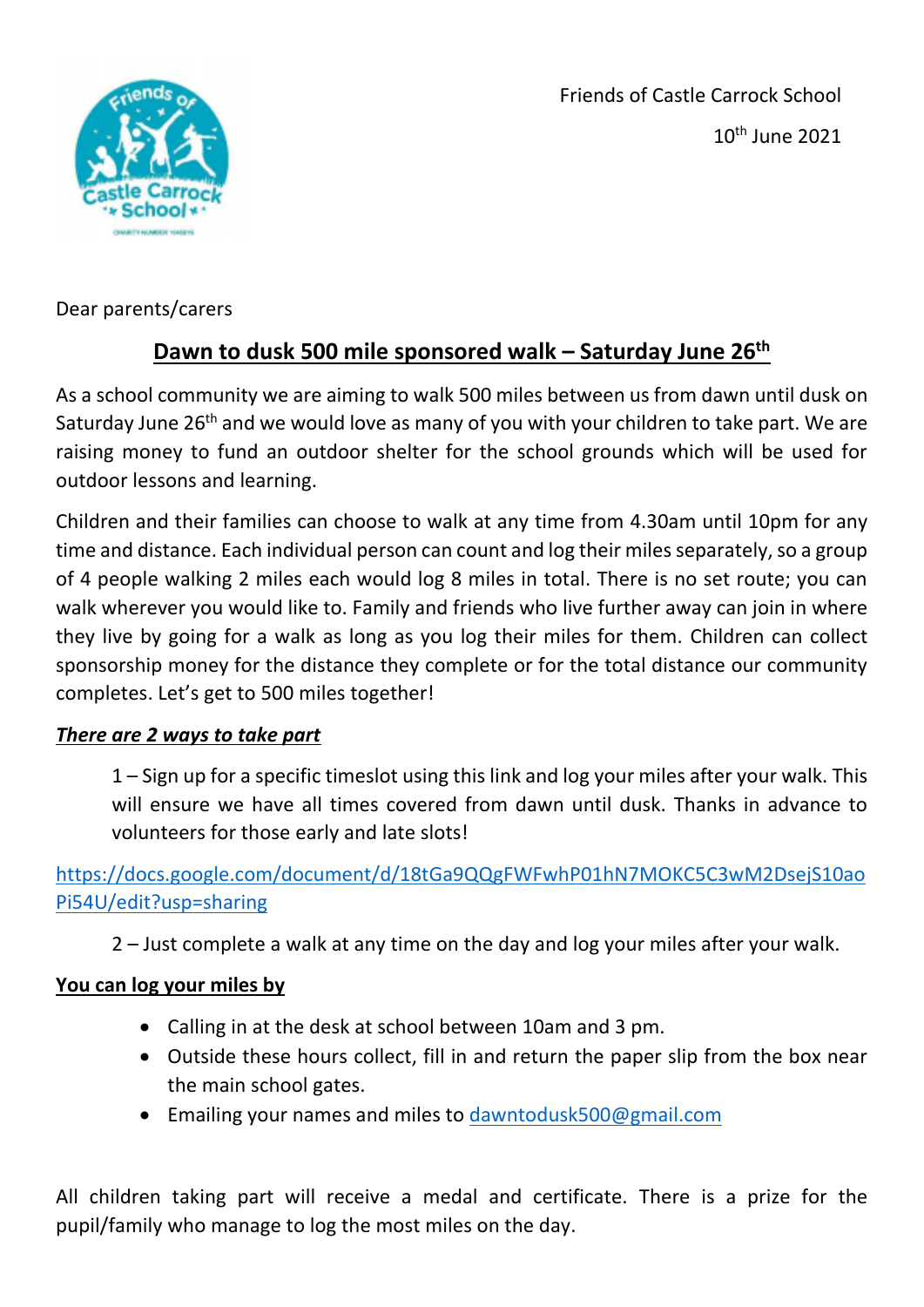Children can collect sponsors using the form attached. Sponsorship money can be paid through justgiving - <https://www.justgiving.com/fundraising/dawntodusk500walk> or paypal - [www.paypal.me/CASTLECARROCKPTA](http://www.paypal.me/CASTLECARROCKPTA)

We will be posting updates about our progress on the day on the Castle Carrock School and Friends Facebook page. If you need any further information about the day please check the Facebook page or email [dawntodusk500@gmail.com.](mailto:dawntodusk500@gmail.com)

We are also intending to sell teas, coffees, soft drinks and cakes/biscuits on the day from 10am until 3pm so we would be very grateful for donations of baking (to be dropped off at 10am) or volunteers to help serve for 30 mins or 1 hour between 10-3. Let a member of the PTA know if you are able to volunteer or email [dawntodusk500@gmail.com.](mailto:dawntodusk500@gmail.com)

We are sure that with the support of our school and village community we can reach 500 miles and we look forward to seeing you out and about on the day!

Thanks for your support.

Friends of Castle Carrock School